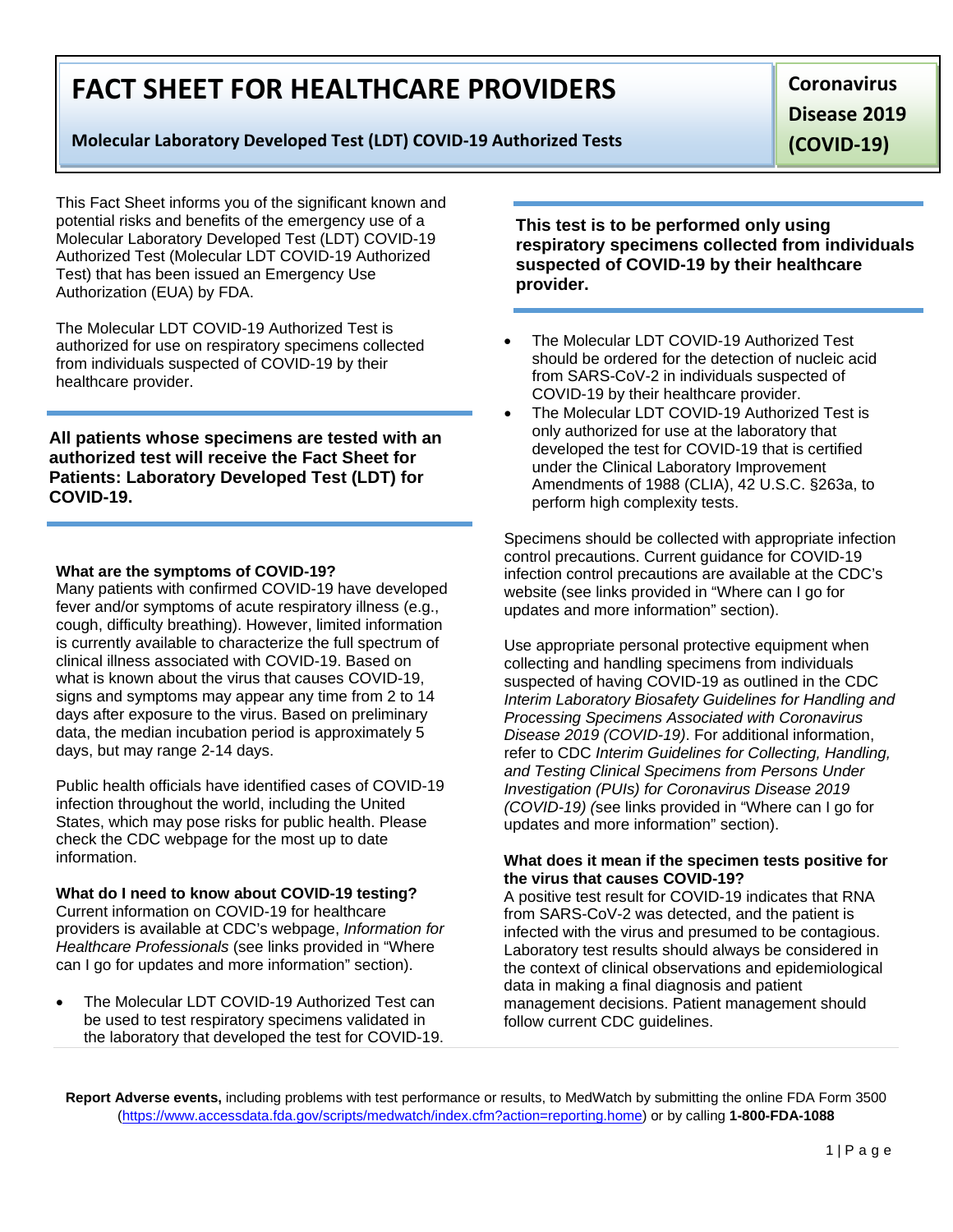# **FACT SHEET FOR HEALTHCARE PROVIDERS**

# **Molecular Laboratory Developed Test (LDT) COVID-19 Authorized Tests**

**Coronavirus Disease 2019 (COVID-19)**

The Molecular LDT COVID-19 Authorized Test has been designed to minimize the likelihood of false positive test results. However, in the event of a false positive result, risks to patients could include the following: a recommendation for isolation of the patient, monitoring of household or other close contacts for symptoms, patient isolation that might limit contact with family or friends and may increase contact with other potentially COVID-19 patients, limits in the ability to work, the delayed diagnosis and treatment for the true infection causing the symptoms, unnecessary prescription of a treatment or therapy, or other unintended adverse effects.

All laboratories using this test must follow the standard testing and reporting guidelines according to their appropriate public health authorities.

#### **What does it mean if the specimen tests negative for the virus that causes COVID-19?**

A negative test result for this test means that SARS-CoV-2 RNA was not present in the specimen above the limit of detection. However, a negative result does not rule out COVID-19 and should not be used as the sole basis for treatment or patient management decisions. A negative result does not exclude the possibility of COVID-19.

When diagnostic testing is negative, the possibility of a false negative result should be considered in the context of a patient's recent exposures and the presence of clinical signs and symptoms consistent with COVID-19. The possibility of a false negative result should especially be considered if the patient's recent exposures or clinical presentation indicate that COVID-19 is likely, and diagnostic tests for other causes of illness (e.g., other respiratory illness) are negative. If COVID-19 is still suspected based on exposure history together with other clinical findings, re-testing should be considered by healthcare providers in consultation with public health authorities.

Risks to a patient of a false negative include: delayed or lack of supportive treatment, lack of monitoring of infected individuals and their household or other close contacts for symptoms resulting in increased risk of

spread of COVID-19 within the community, or other unintended adverse events.

## **What is an EUA?**

The United States (U.S.) FDA has made this test available under an emergency access mechanism called an Emergency Use Authorization (EUA). The EUA is supported by the Secretary of Health and Human Service's (HHS's) declaration that circumstances exist to justify the emergency use of in vitro diagnostics (IVDs) for the detection and/or diagnosis of the virus that causes COVID-19.

An IVD made available under an EUA has not undergone the same type of review as an FDA-approved or cleared IVD. FDA may issue an EUA when certain criteria are met, which includes that there are no adequate, approved, available alternatives, and based on the totality of scientific evidence available, it is reasonable to believe that this IVD may be effective in the detection of the virus that causes COVID-19.

The EUA for this test is in effect for the duration of the COVID-19 declaration justifying emergency use of IVDs, unless terminated or revoked (after which the test may no longer be used).

**Report Adverse events,** including problems with test performance or results, to MedWatch by submitting the online FDA Form 3500 [\(https://www.accessdata.fda.gov/scripts/medwatch/index.cfm?action=reporting.home\)](https://www.accessdata.fda.gov/scripts/medwatch/index.cfm?action=reporting.home) or by calling **1-800-FDA-1088**